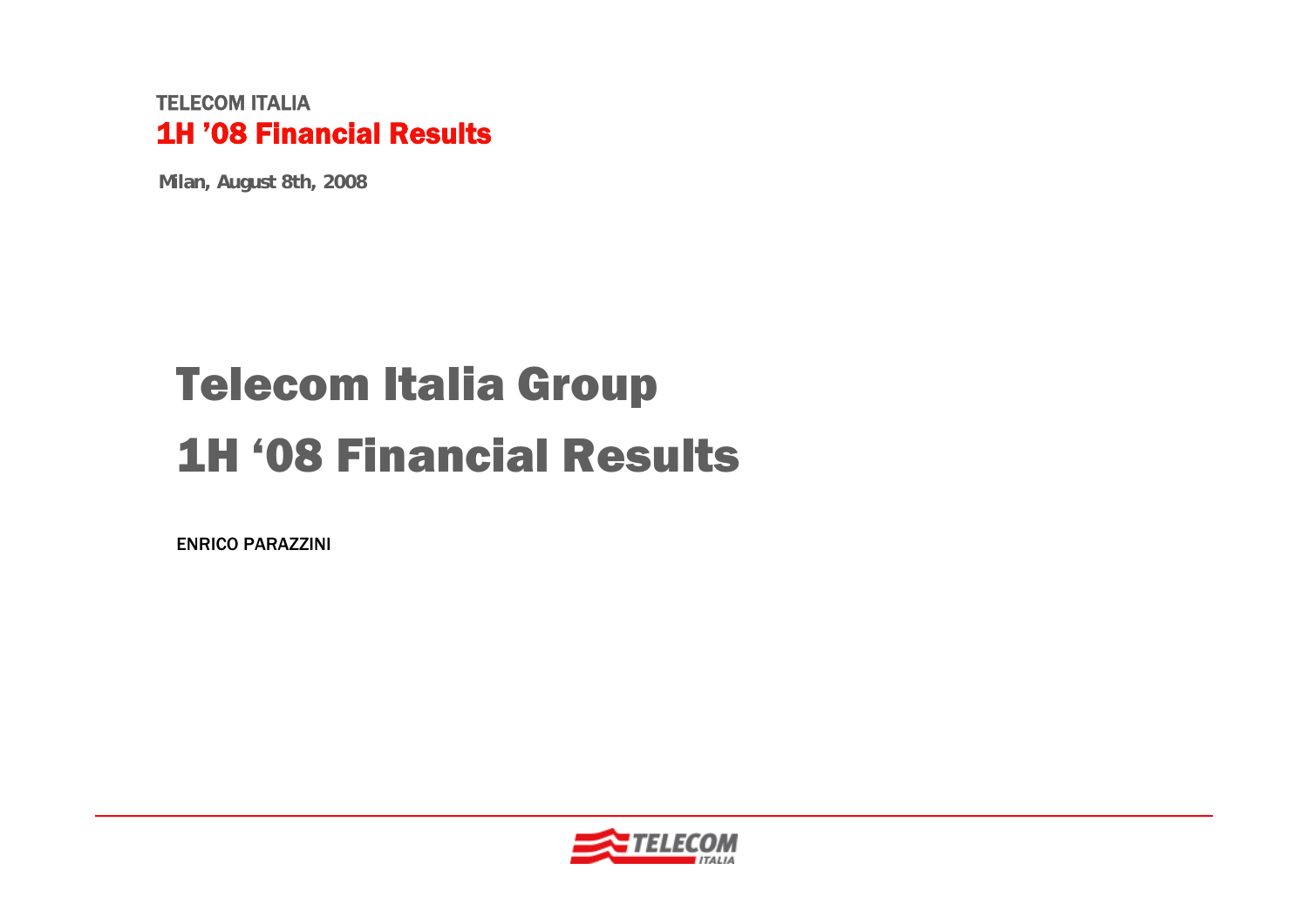### **TELECOM ITALIA1H '08 Financial Results**TELECOM ITALIA GROUPSafe Harbour

These presentations contain statements that constitute forward-looking statements within the meaning of the Private Securities Litigation Reform Act of 1995. These statements appear in a number of places in this presentation and include statements regarding the intent, belief or current expectations of the customer base, estimates regarding future growth in the different business lines and the global business, market share, financial results and other aspects of the activities and situation relating to the Company.

Such forward looking statements are not guarantees of future performance and involve risks and uncertainties, and actual results may differ materially from those in the forward looking statements as a result of various factors.

Analysts are cautioned not to place undue reliance on those forward looking statements, which speak only as of the date of this presentation. Telecom Italia Spa undertakes no obligation to release publicly the results of any revisions to these forward looking statements which may be made to reflect events and circumstances after the date of this presentation, including, without limitation, changes in Telecom Italia Spa business or acquisition strategy or to reflect the occurrence of unanticipated events. Analysts and investors are encouraged to consult the Company's Annual Report on Form 20-F as well as periodic filings made on Form 6-K, which are on file with the United States Securities and Exchange Commission.

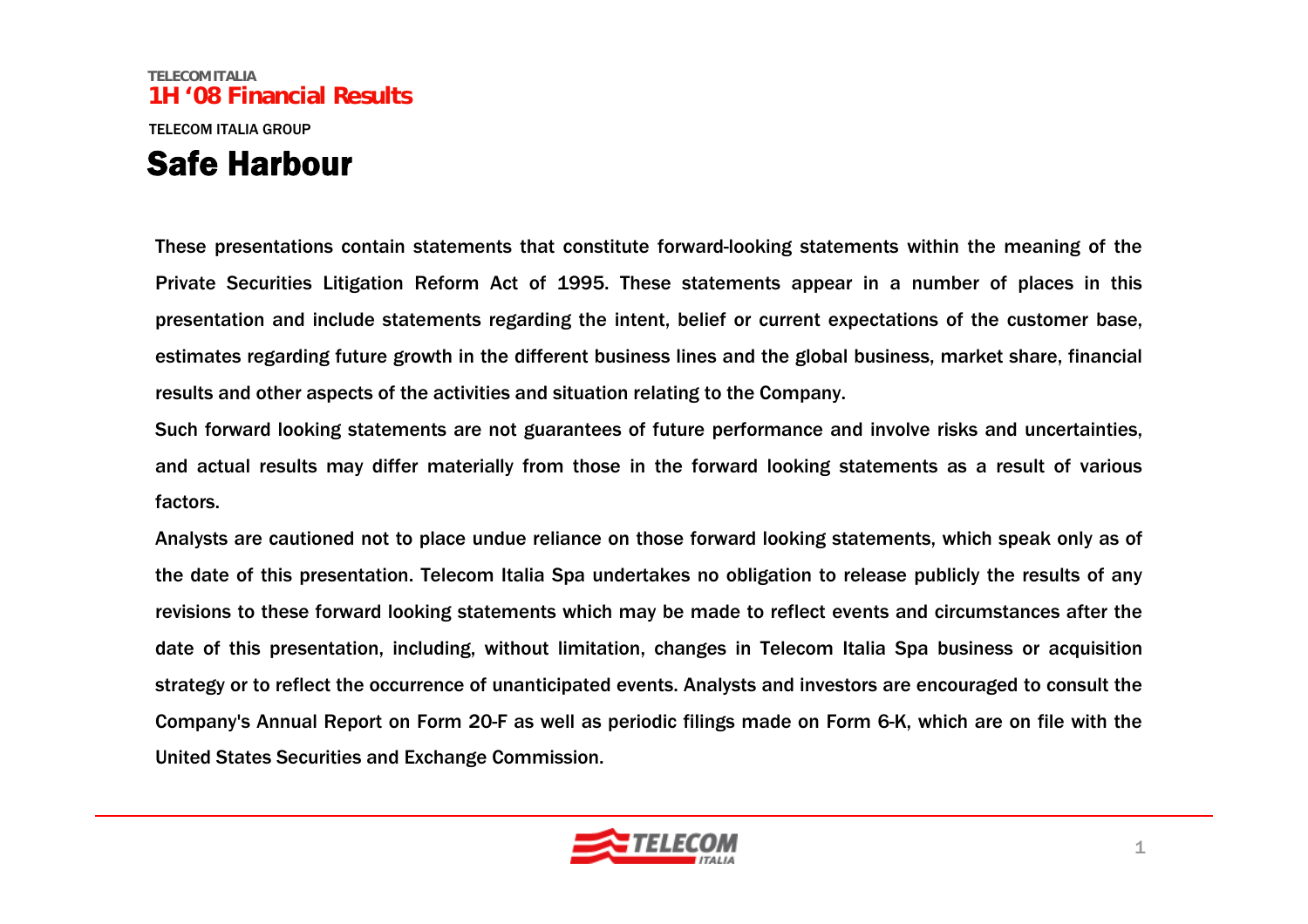### TI Group – 1H '08 Key Financial Results

#### *€ Mln*

|                               | 1H '08<br>reported | 1H '07<br>reported* | YoY<br>reported                                                                                                                | YoY<br>organic** | <b>Highlights</b>                                                                                                                                                                             |
|-------------------------------|--------------------|---------------------|--------------------------------------------------------------------------------------------------------------------------------|------------------|-----------------------------------------------------------------------------------------------------------------------------------------------------------------------------------------------|
| <b>Revenues</b>               | 14,838             | 15,337              | $-3.3%$                                                                                                                        | $-3.8%$          | Domestic revenues mainly affected by discontinuities ( $\epsilon$<br>591 mln). International activities generated 22% of                                                                      |
| Ebitda                        | 5,535              | 6,335               | $-12.6%$                                                                                                                       | $-8.3%$          | Group turnover in 1H08 (+3pp yoy).                                                                                                                                                            |
| Ebitda margin                 | 37.3%              | 41.3%               | $-4.0$ pp                                                                                                                      | $-2.0pp$         | Broadly stable domestic Ebitda Margin (45.9% org.),<br>among the highest in the industry. Lower international<br>profitability due to competitive pressure in Germany and                     |
| <b>Ebit</b>                   | 2,608              | 3,554               | $-26.6%$                                                                                                                       | $-18.8%$         | spill-over from Q1 of non-recurring issues in Brazil.                                                                                                                                         |
| Ebit margin                   | 17.6%              | 23.2%               | $-5.6pp$                                                                                                                       | $-3.6$ pp        | D&A increase following higher capital intensity for<br>continued investments in innovation.                                                                                                   |
| Net Income<br>post minorities | 1,140              | 1,500               | $-24.0%$                                                                                                                       |                  | Positive income from tax adjustment allowed by 2008<br>Financial Law (515 $\epsilon$ mln) offset by lower operating income<br>and negative yoy balance from Sofora call option<br>valuations. |
| Capex                         | 2,956              | 2,412               | +544                                                                                                                           |                  | Higher investments in Brazil for 3G licences acquisition<br>$(477 \text{ } \in \text{mln}).$                                                                                                  |
| <b>Net Debt</b>               | 37,172             | 39,175              | -2 € bln                                                                                                                       |                  | Net Debt yoy decrease thanks to cash flow generation.                                                                                                                                         |
|                               |                    |                     | +1.5 € bln vs YE'07 (35.7 € bln)<br>after 1.7 € bln dividend<br>payment and $0.5 \in$ bln 3G<br>licences acquisition in Brazil |                  |                                                                                                                                                                                               |

*\* Pro-forma figures (Liberty Surf Group considered as a discontinued operation).*

*\*\* Excluding changes in consolidation area, exchange rate impact and other non organic items.* 

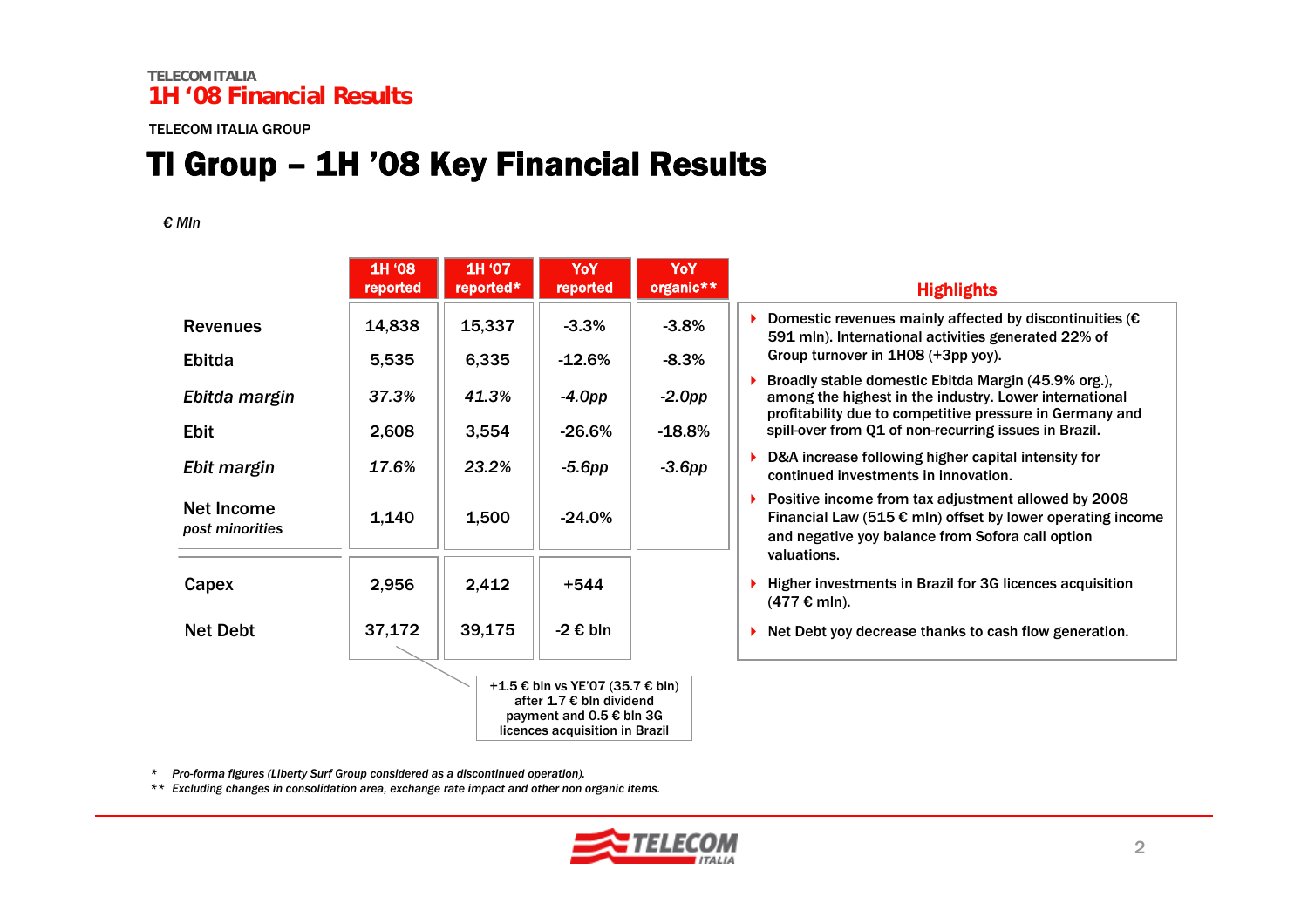### TI Group – Revenues 1H '08 vs. 1H '07

#### *€ Mln*



*\* Pro-forma figures (Liberty Surf Group considered as a discontinued operation).*

\*\* Discontinuities & Other on Revenues -591M€: Bersani Decree -125M€ (net of elasticity effect), Termination F2M -131M€ (Wireline -50M€, Mobile -101M€, Intercompany +20M€), Int'l Roaming cut (Reding) -90MC, Repricing for NRA Obligation (Bitstream, Unbundling Local Loop, Shared Access) -48MC, Roaming Renegotiation with H3G-31MC, Carry forward of Int'l Wholesale -166MC.

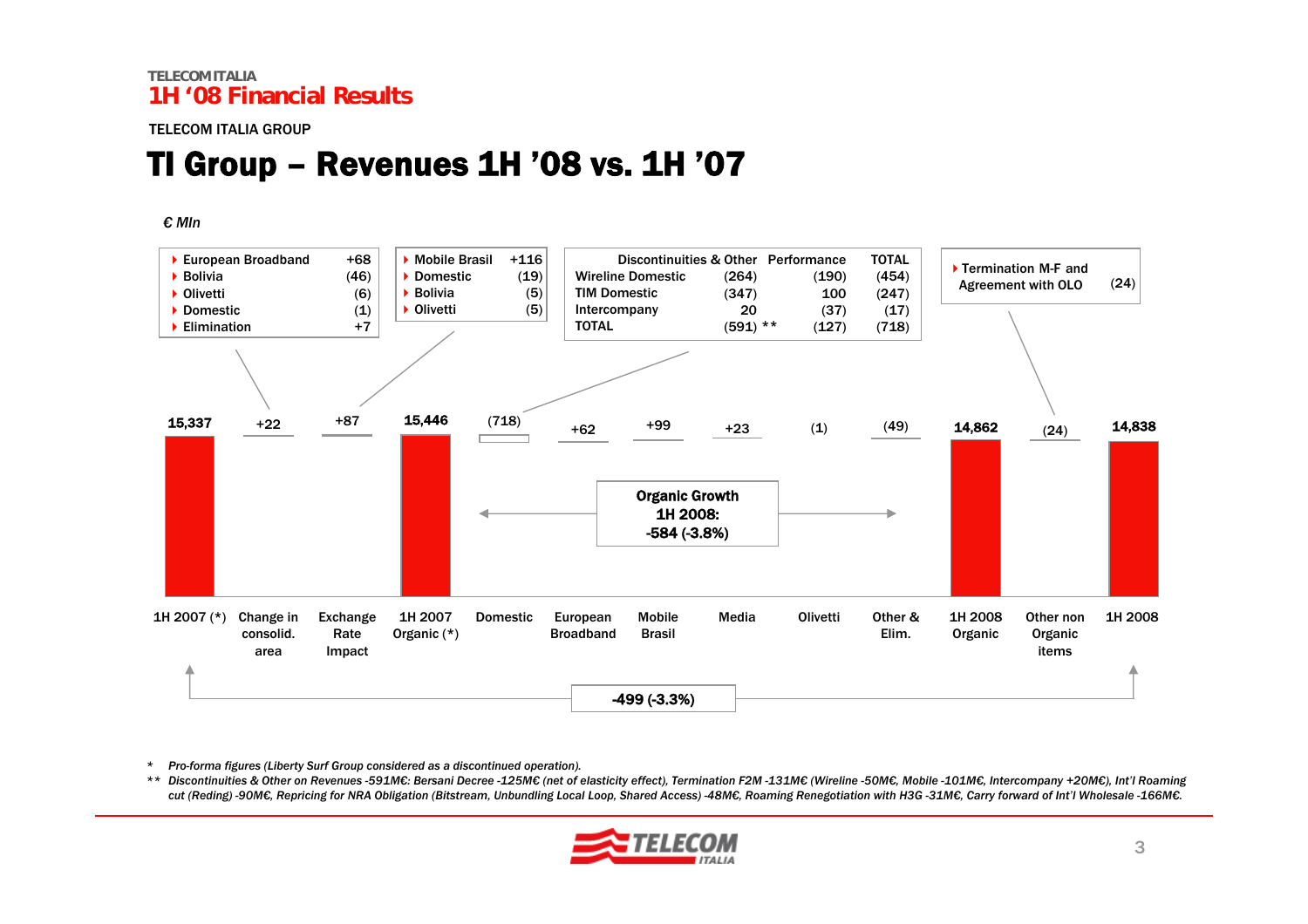#### TELECOM ITALIA GROUP

### TI Group – Ebitda 1H '08 vs. 1H '07

#### *€ Mln*



*\* Pro-forma figures (Liberty Surf Group considered as a discontinued operation).*

\*\* Discontinuities & Other on EBITDA -323M€: Bersani Decree -125M€ (net of elasticity effect), Termination F2M -66M€ (Mobile), Int'l Roaming cut (Reding) -53M€, Repricing for NRA Obligation *(Bitstream, Unbundling Local Loop, Shared Access) -48M€, Roaming Renegotiation with H3G -31M€.*

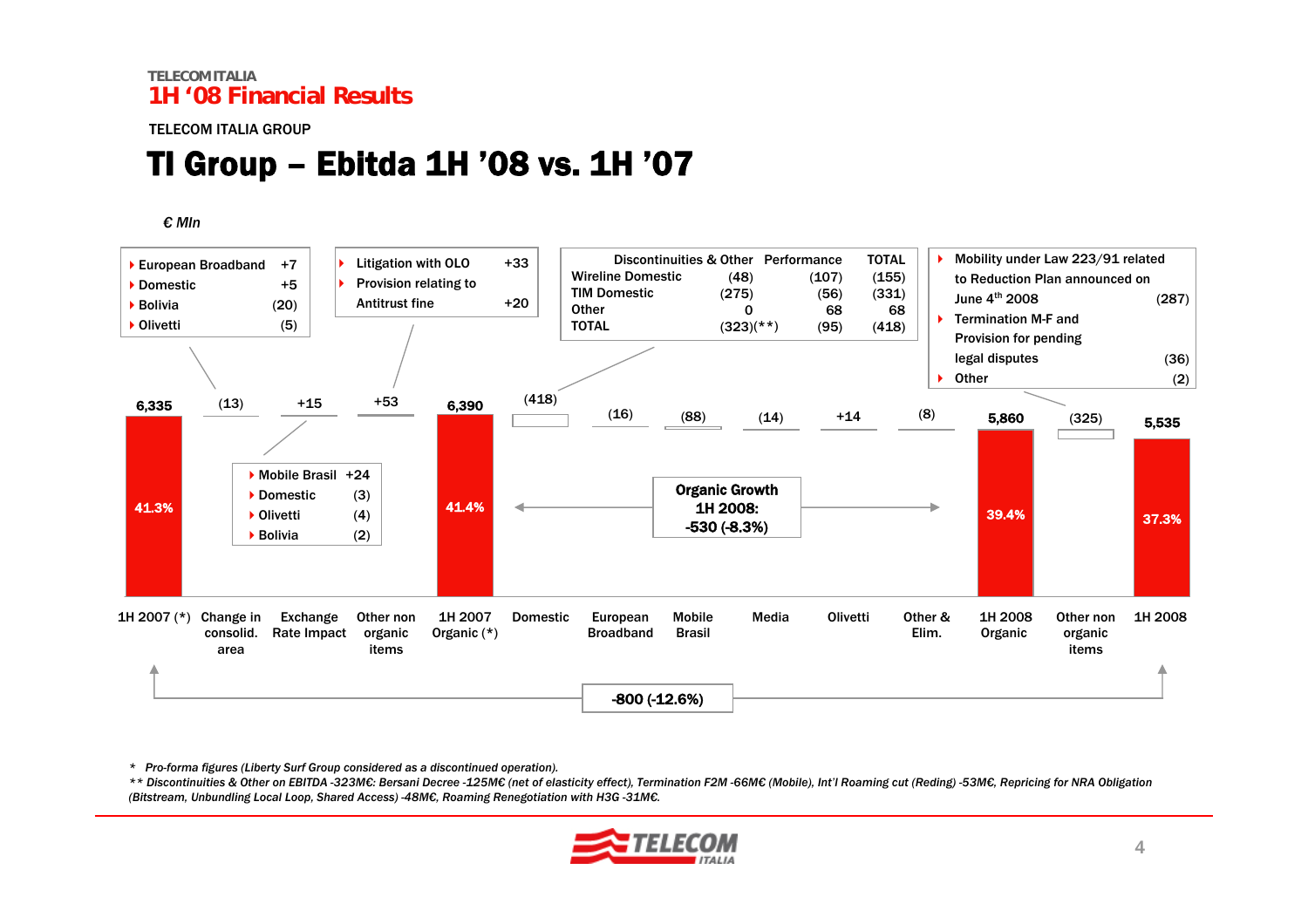#### TELECOM ITALIA GROUP

### TI Group – Ebit 1H '08 vs. 1H '07

#### *€ Mln*



*\* Pro-forma figures (Liberty Surf Group considered as a discontinued operation).*

\*\* Discontinuities & Other on EBIT -323M€: Bersani Decree -125M€ (net of elasticity effect), Termination F2M -66M€ (Mobile), Int'l Roaming cut (Reding) -53M€, Repricing for NRA Obligation *(Bitstream, Unbundling Local Loop, Shared Access) -48M€, Roaming Renegotiation with H3G -31M€.*

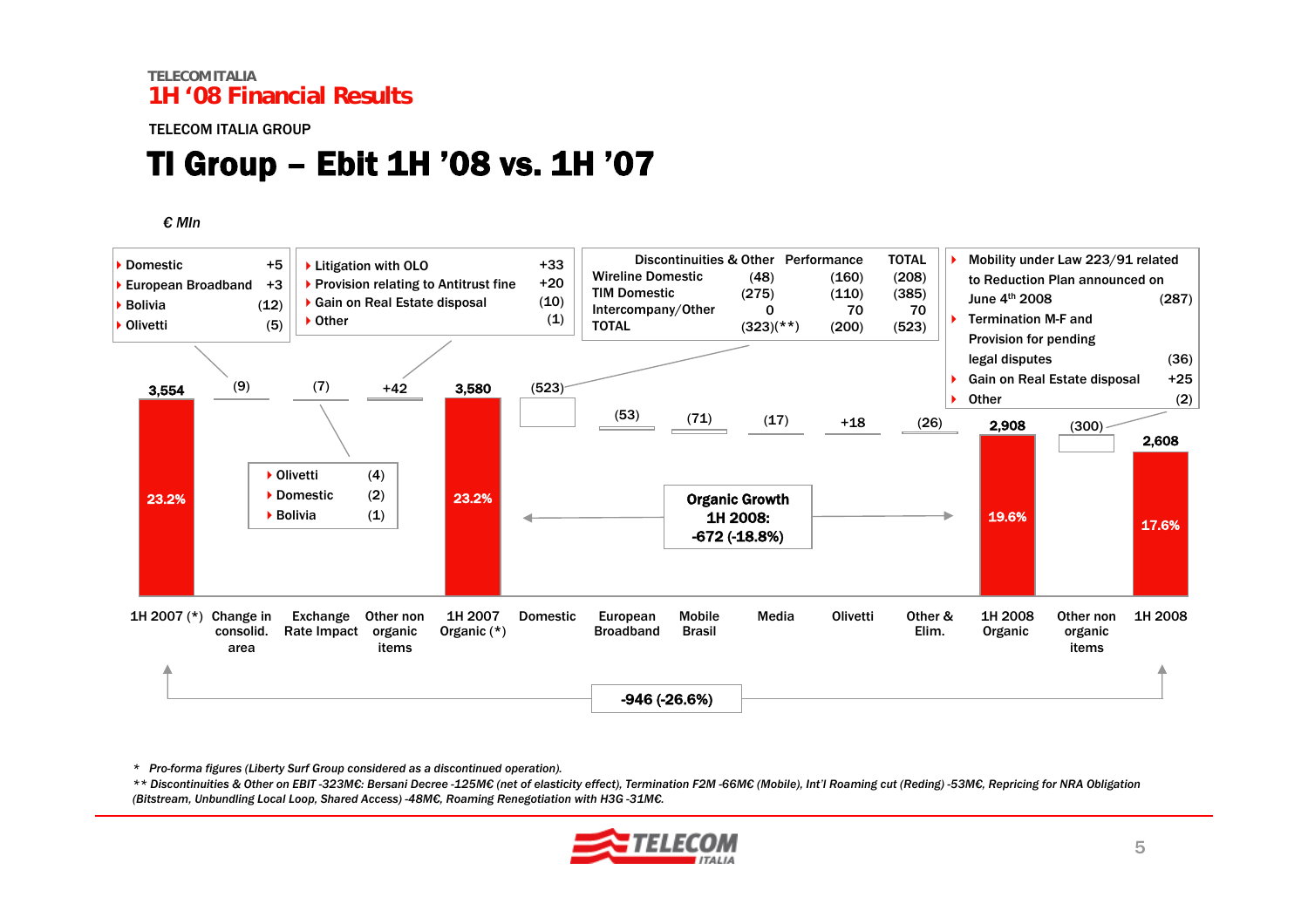#### TELECOM ITALIA GROUP

### TI Group – Net Income 1H '08 vs. 1H '07



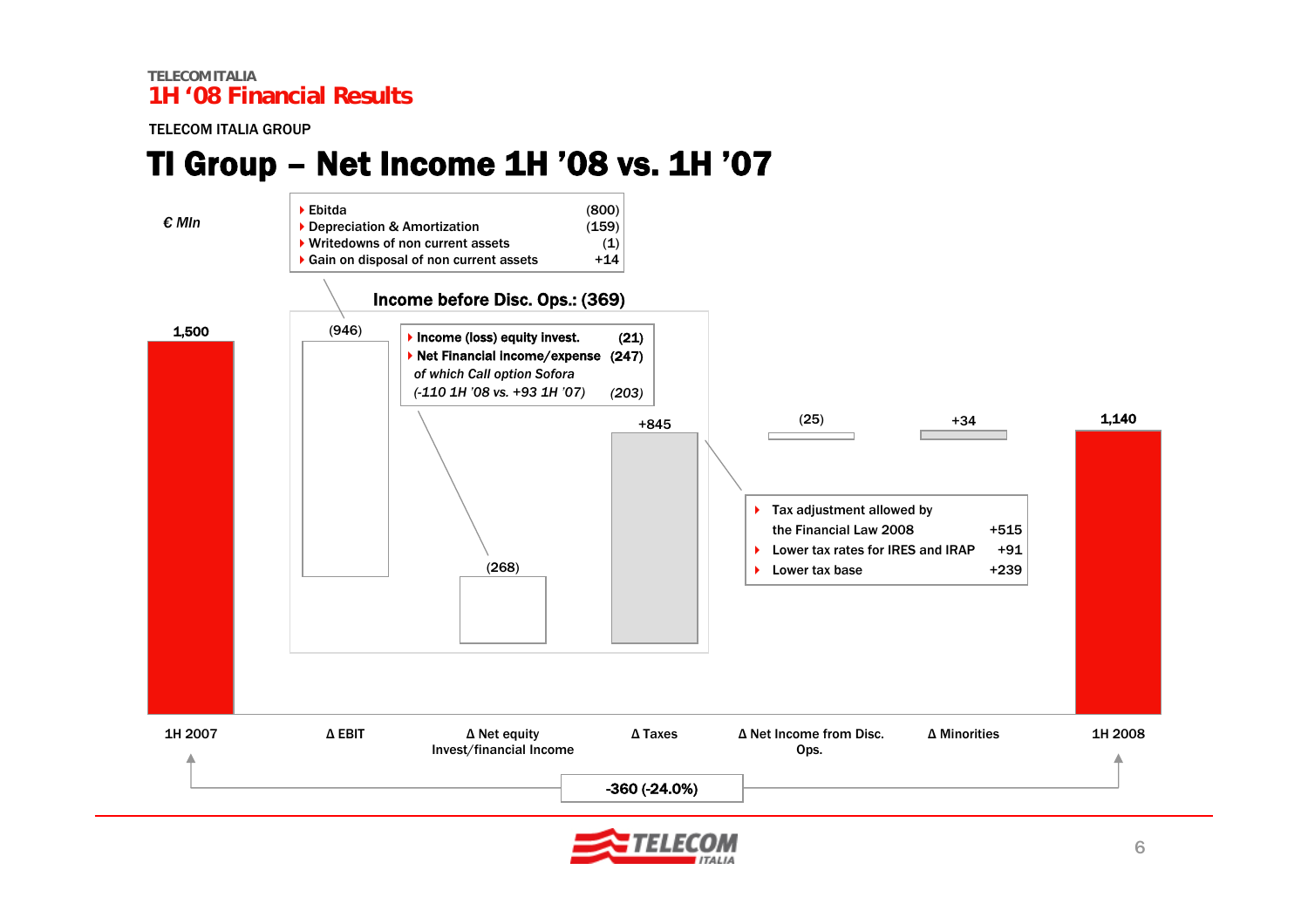TELECOM ITALIA GROUP

### TI Group – Capex 1H '08 vs. 1H '07



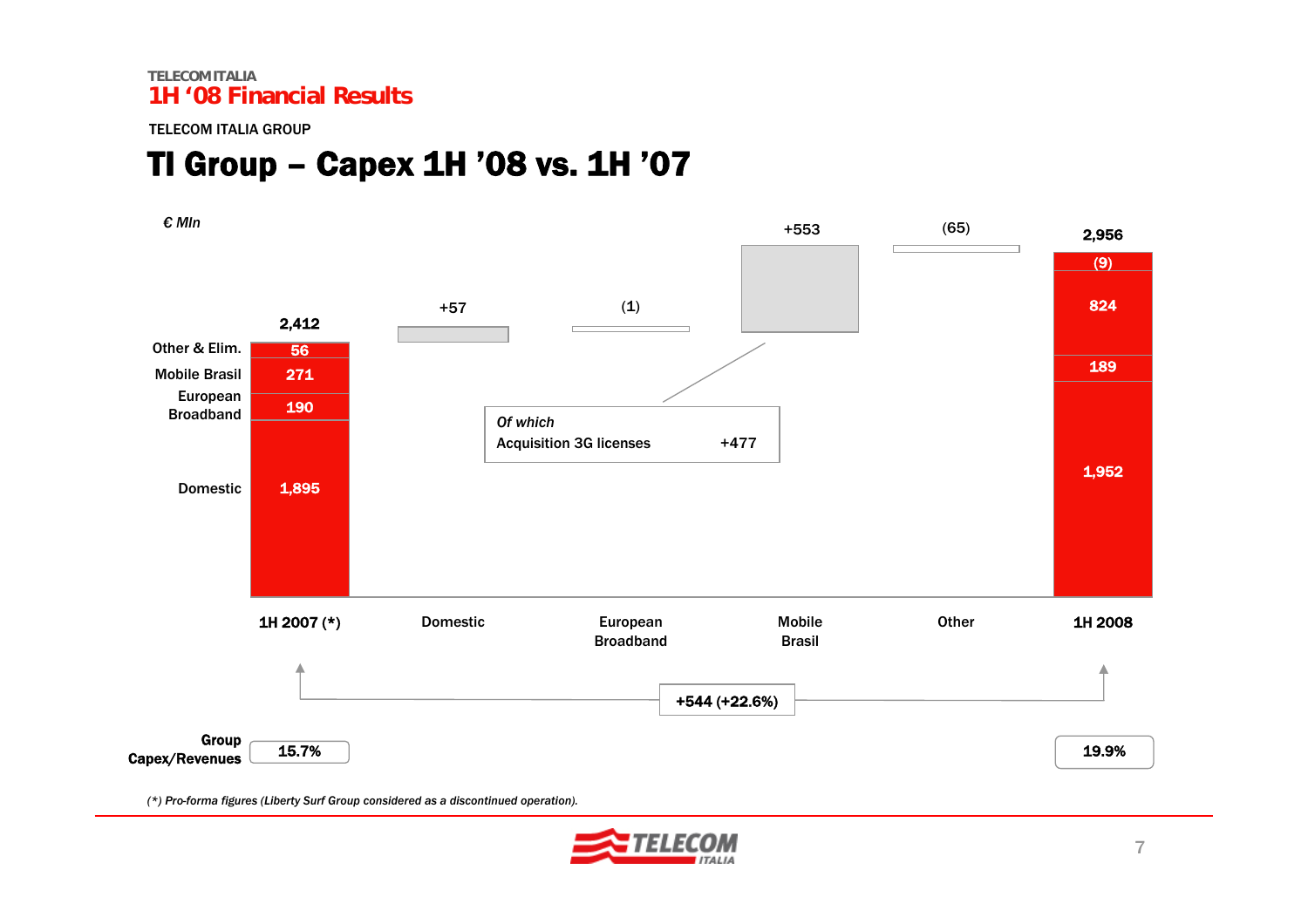TELECOM ITALIA GROUP

## TI Group – Net Financial Position 1H '08 vs. YE '07

*€ Mln*



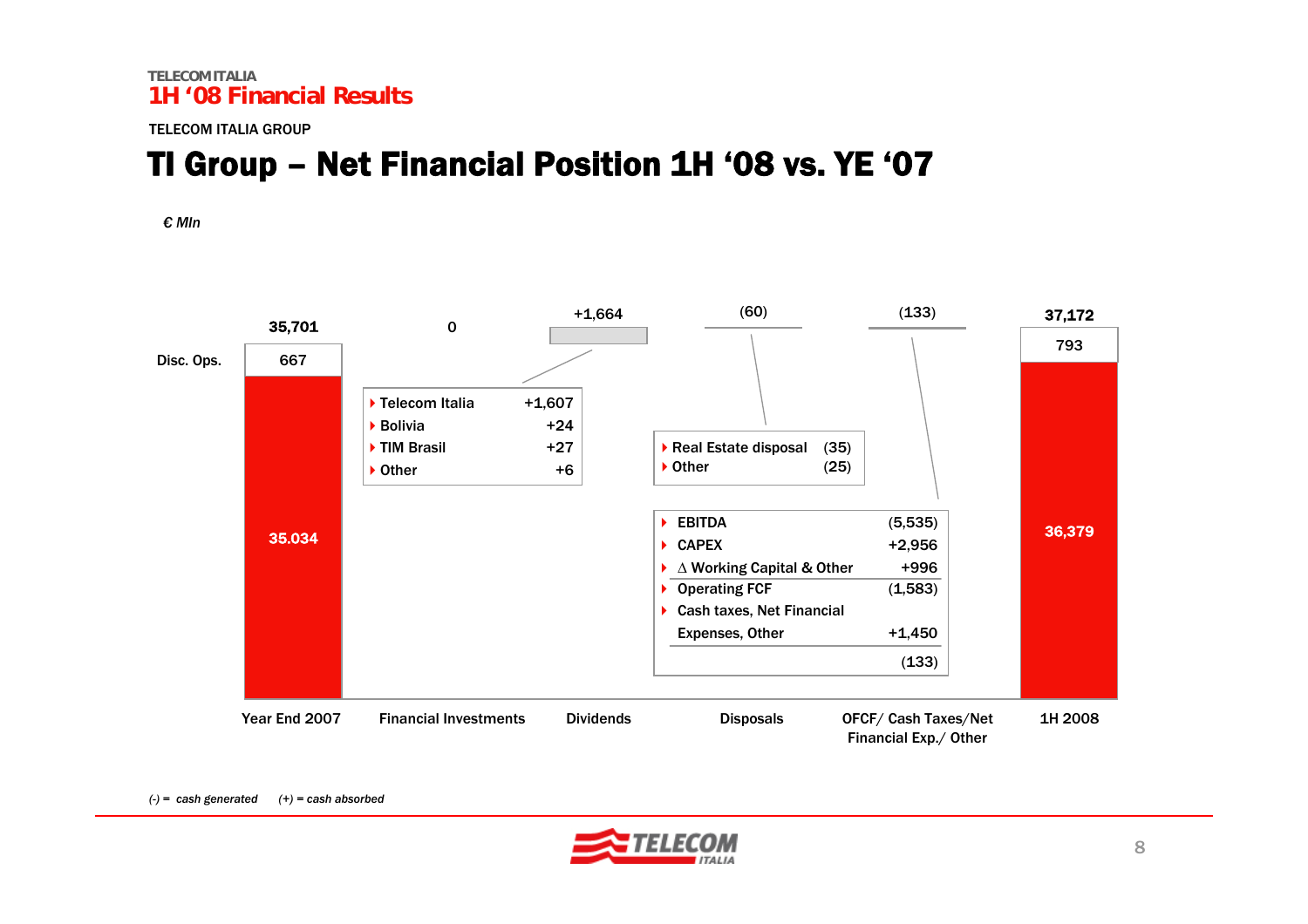### Debt structure as of June 30th, 2008



(1) Including Liberty Surf Gross Debt (€ 823 mln), of which € 811 mln refers to Intercompany Debt accounted as for Discontinued Operations

*(2) Nominal Liquidity Position, represented by cash and marketable securities stands at € 4.6 bln*

(\*) including the current portion of non current liabilities (maturing within 12 months) for € 4,178 mln (of which bonds € 3,130 mln and other € 1,048 mln)

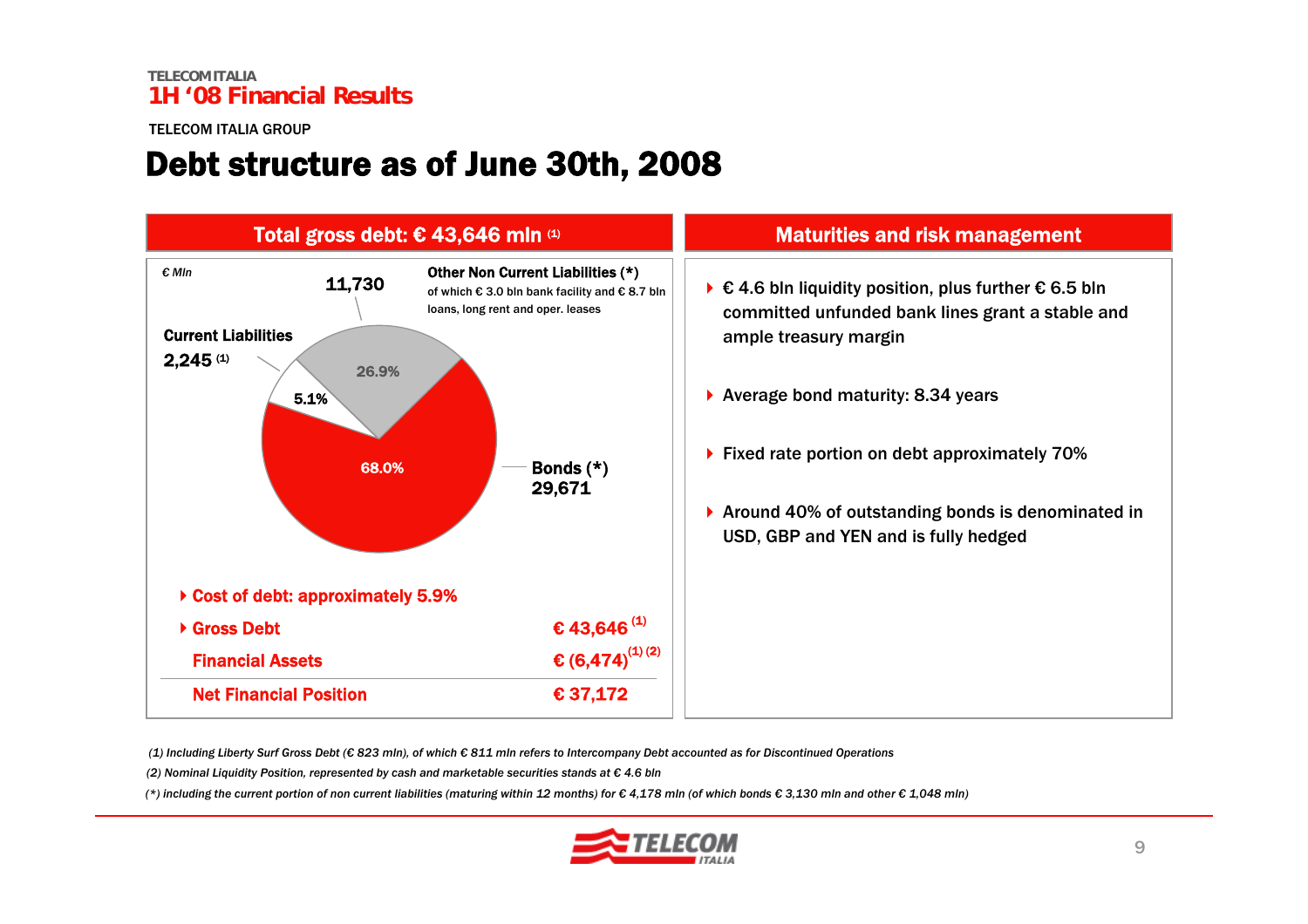## Medium-long term debt Maturity profile as of June 30th, 2008



(1) € 40,690 mln is the nominal amount of outstanding medium-long term debt, by adding IAS adjustments (€ 723 mln), current liabilities (€ 1,422 mln) and Liberty Surf intercompany debt *accounted for as discontinued operations (€ 811 mln), the gross debt figure of € 43,646 mln is reached.*

(\*) Including € 499.7 mln bonds maturing September 14th 2008 with extendable option to bondholders; each extension period is 21 months; ultimate maturity March 2012. The holders of € 360.8 mln in aggregate principal amount have elected not to extend the maturity date of these notes and accordingly such principal amount is due to be redeemed on the next interest payment date (September 14th 2008); the residual debt ( $\epsilon$  138.9 mln) has been extended to June 2010.

N.B. Debt maturities are net of € 170 mln (face value) of repurchased own bonds (TI Spa € 850 mln 5.25% Notes due 2055) and include € 12 mln of discontinued operations/assets held for sale relating to Liberty Surf. Furthermore, Liberty Surf current intercompany debt ( $\epsilon$  30 mln) due to TI Capital (maturiting Sept 2008) has not been included.

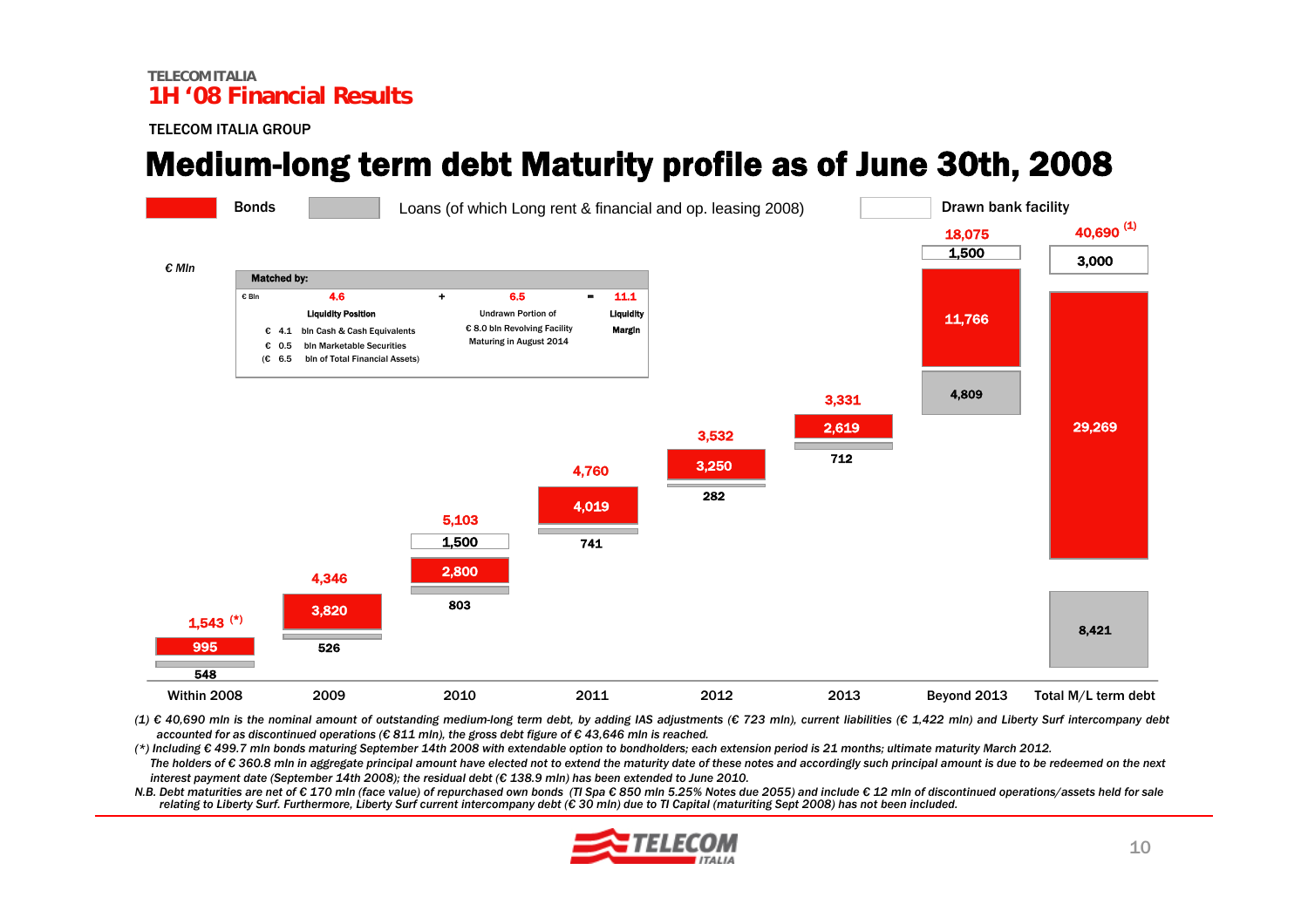

# Appendix

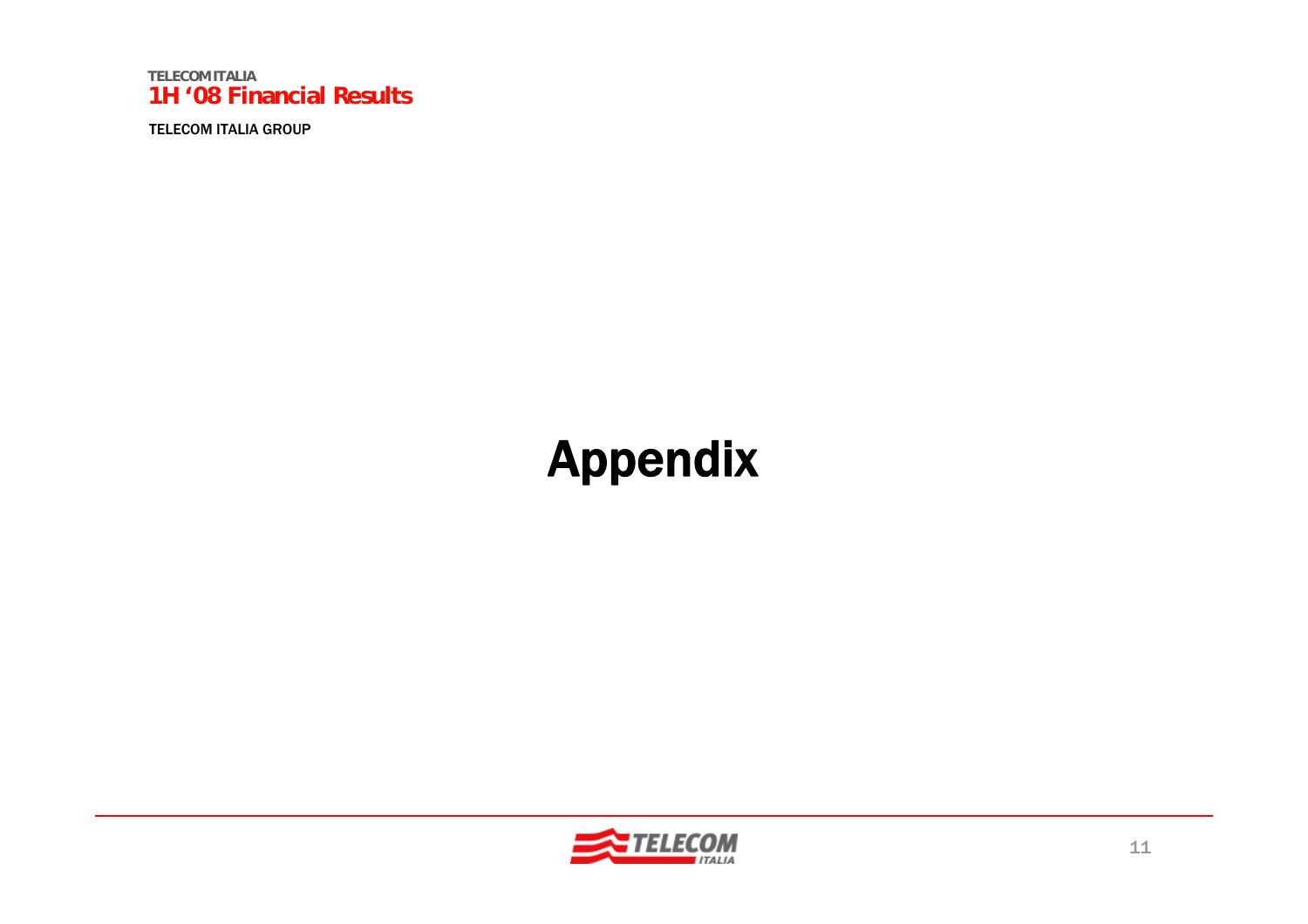#### TELECOM ITALIA GROUP

### TI Group – Profit and Loss

|                                                         |                | I Quarter      |              |            |                | <b>II Quarter</b> |                |            | I Half         |                |              |            |  |
|---------------------------------------------------------|----------------|----------------|--------------|------------|----------------|-------------------|----------------|------------|----------------|----------------|--------------|------------|--|
| $\epsilon$ Mln                                          |                | 2007 (*)       | $\Delta$ Abs | $\Delta\%$ | 2008           | 2007 (*)          | $\Delta$ Abs   | $\Delta\%$ | 2008           | 2007 $(*)$     | $\Delta$ Abs | $\Delta\%$ |  |
| <b>REVENUES</b>                                         | 7.298          | 7.475          | (177)        | (2, 4)     | 7.540          | 7.862             | (322)          | (4,1)      | 14.838         | 15.337         | (499)        | (3,3)      |  |
| Other Operating Income                                  | 94             | 73             | 21           | 28,8       | 64             | 91                | (27)           | (29,7)     | 158            | 164            | (6)          | (3,7)      |  |
| <b>TOTAL REVENUES &amp; OTHER INCOME</b>                | 7.392          | 7.548          | (156)        | (2,1)      | 7.604          | 7.953             | (349)          | (4, 4)     | 14.996         | 15.501         | (505)        | (3,3)      |  |
| Total Purchases of materials and external services      | (3.149)        | (3.165)        | 16           | (0,5)      | (3.461)        | (3.574)           | 113            | (3,2)      | (6.610)        | (6.739)        | 129          | 1,9        |  |
| Personnel                                               | (991)          | (997)          | 6            | (0,6)      | (1.283)        | (896)             | (387)          | 43,2       | (2.274)        | (1.893)        | (381)        | (20,1)     |  |
| Other operating costs                                   | (449)          | (373)          | (76)         | 20,4       | (416)          | (451)             | 35             | (7,8)      | (865)          | (824)          | (41)         | (5,0)      |  |
| Capitalized Cost and Others                             | 163            | 165            | (2)          | (1,2)      | 125            | 125               | $\mathsf 0$    | 0,0        | 288            | 290            | (2)          | (0,7)      |  |
| <b>EBITDA</b><br>% on Revenues                          | 2.966<br>40,6% | 3.178<br>42,5% | (212)        | (6,7)      | 2.569<br>34,1% | 3.157<br>40,2%    | (588)          | (18, 6)    | 5.535<br>37,3% | 6.335<br>41,3% | (800)        | (12, 6)    |  |
| Depreciation & Amortization                             | (1.463)        | (1.373)        | (90)         | 6,6        | (1.489)        | (1.420)           | (69)           | 4,9        | (2.952)        | (2.793)        | (159)        | (5,7)      |  |
| Writedowns and revaluations of non current assets       | $\mathbf 0$    | $\mathbf 0$    | $\mathbf 0$  |            | (1)            | $\mathbf 0$       | (1)            |            | (1)            | $\mathbf 0$    | (1)          |            |  |
| Gains/losses of non current assets realization          | 25             | 12             | 13           | 108,3      | $\overline{1}$ | $\mathbf 0$       | $\overline{1}$ |            | 26             | 12             | 14           | 116,7      |  |
| <b>EBIT</b><br>% on Revenues                            | 1.528<br>20,9% | 1.817<br>24,3% | (289)        | (15, 9)    | 1.080<br>14,3% | 1.737<br>22,1%    | (657)          | (37,8)     | 2.608<br>17,6% | 3.554<br>23,2% | (946)        | (26, 6)    |  |
| Income (loss) equity invest. valued equity method       | 19             | 29             | (10)         |            | 18             | 29                | (11)           |            | 37             | 58             | (21)         |            |  |
| Net Financial Income / (Expenses)                       | (598)          | (450)          | (148)        |            | (618)          | (519)             | (99)           |            | (1.216)        | (969)          | (247)        |            |  |
| Income before Taxes & Discontinued Op.<br>% on Revenues | 949<br>13,0%   | 1.396<br>18,7% | (447)        |            | 480<br>6,4%    | 1.247<br>15,9%    | (767)          |            | 1.429<br>9,6%  | 2.643<br>17,2% | (1.214)      |            |  |
| Taxes                                                   | (392)          | (561)          | 169          |            | 219            | (457)             | 676            |            | (173)          | (1.018)        | 845          |            |  |
| Income before Discontinued Op.                          | 557            | 835            | (278)        |            | 699            | 790               | (91)           |            | 1.256          | 1.625          | (369)        |            |  |
| Net income (loss) of assets disposed                    | (75)           | (60)           | (15)         |            | (73)           | (63)              | (10)           |            | (148)          | (123)          | (25)         |            |  |
| <b>Net Income (ante Minorities)</b><br>% on Revenues    | 482<br>6.6%    | 775<br>10,4%   | (293)        |            | 626<br>8,3%    | 727<br>9,2%       | (101)          |            | 1.108<br>7,5%  | 1.502<br>9.8%  | (394)        |            |  |
| <b>Minorities</b>                                       | 19             | 0              | 19           |            | 13             | (2)               | 15             |            | 32             | (2)            | 34           |            |  |
| <b>Net Income (post Minorities)</b><br>% on Revenues    | 501<br>6.9%    | 775<br>10,4%   | (274)        |            | 639<br>8.5%    | 725<br>9,2%       | (86)           |            | 1.140<br>7,7%  | 1.500<br>9.8%  | (360)        |            |  |

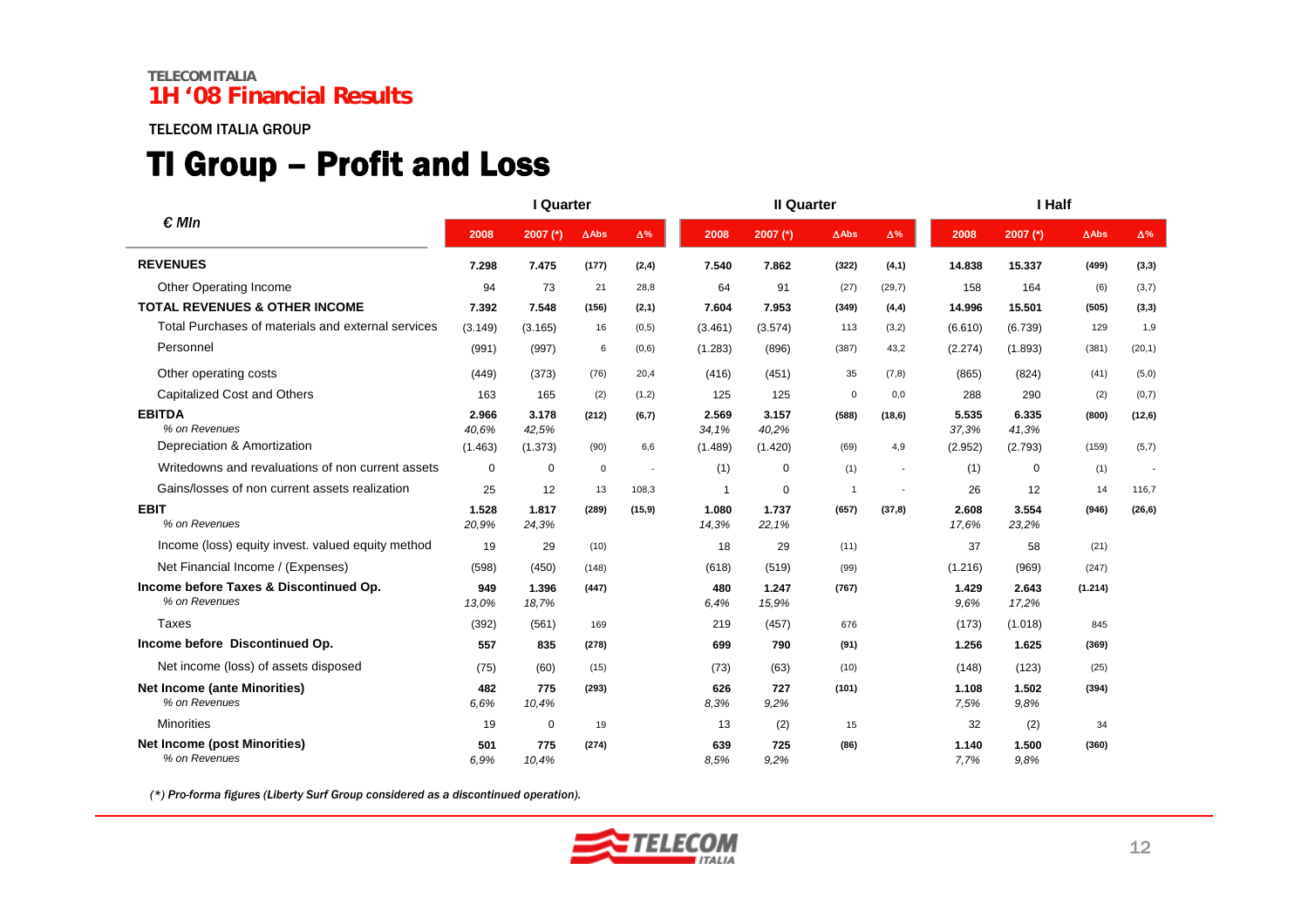TELECOM ITALIA GROUP

### TI Group – Balance Sheet

| I vivup        | – Dalallu <del>e</del> Jileel               | I Half      | <b>Full Year</b> |
|----------------|---------------------------------------------|-------------|------------------|
|                |                                             | 2008        | 2007 (*)         |
| $\epsilon$ MIn |                                             |             |                  |
|                | Intangible Assets                           | 51.274      | 50.921           |
|                | <b>Tangible Assets</b>                      | 16.441      | 16.788           |
|                | <b>Financial Assets</b>                     | 805         | 921              |
|                | <b>Deferred Tax Assets</b>                  | 238         | 247              |
|                | <b>TOTAL NET ASSETS</b>                     | 68.758      | 68.877           |
|                | <b>Working Capital</b>                      | (3.274)     | (3.942)          |
|                | Total net inventories                       | 327         | 307              |
|                | Total net trade accounts receivable         | 7.197       | 7.316            |
|                | Trade accounts payable                      | (6.177)     | (7.733)          |
|                | Other current assets/liabilities            | (3.884)     | (3.170)          |
|                | Total Reserves within 12 months             | (737)       | (662)            |
|                | Severance Indemnities                       | (1.350)     | (1.151)          |
|                | <b>Other Allowances</b>                     | (988)       | (1.601)          |
|                | No fin. assets/liabilities of Disc. Ops.    | 484         | 503              |
|                | <b>NET INVESTED CAPITAL</b>                 | 63.630      | 62.686           |
|                | <b>Shareholders Equity</b>                  | 26.458      | 26.985           |
|                | <b>Net Financial Position</b>               | 37.172      | 35.701           |
|                | Net Financial Position of Disc. Ops.        | 793         | 667              |
|                | Net Financial Position excluding Disc. Ops. | 36.379      | 35.034           |
|                |                                             | I Half      | <b>Full Year</b> |
|                |                                             | 2008        | 2007 $(*)$       |
|                | <b>INVESTMENTS</b>                          |             |                  |
|                | <b>Capital Expenditures</b>                 | 2.956       | 5.370            |
|                | <b>Financial Investments</b>                | $\mathbf 0$ | 635              |
|                | <b>TOTAL</b>                                | 2.956       | 6.005            |

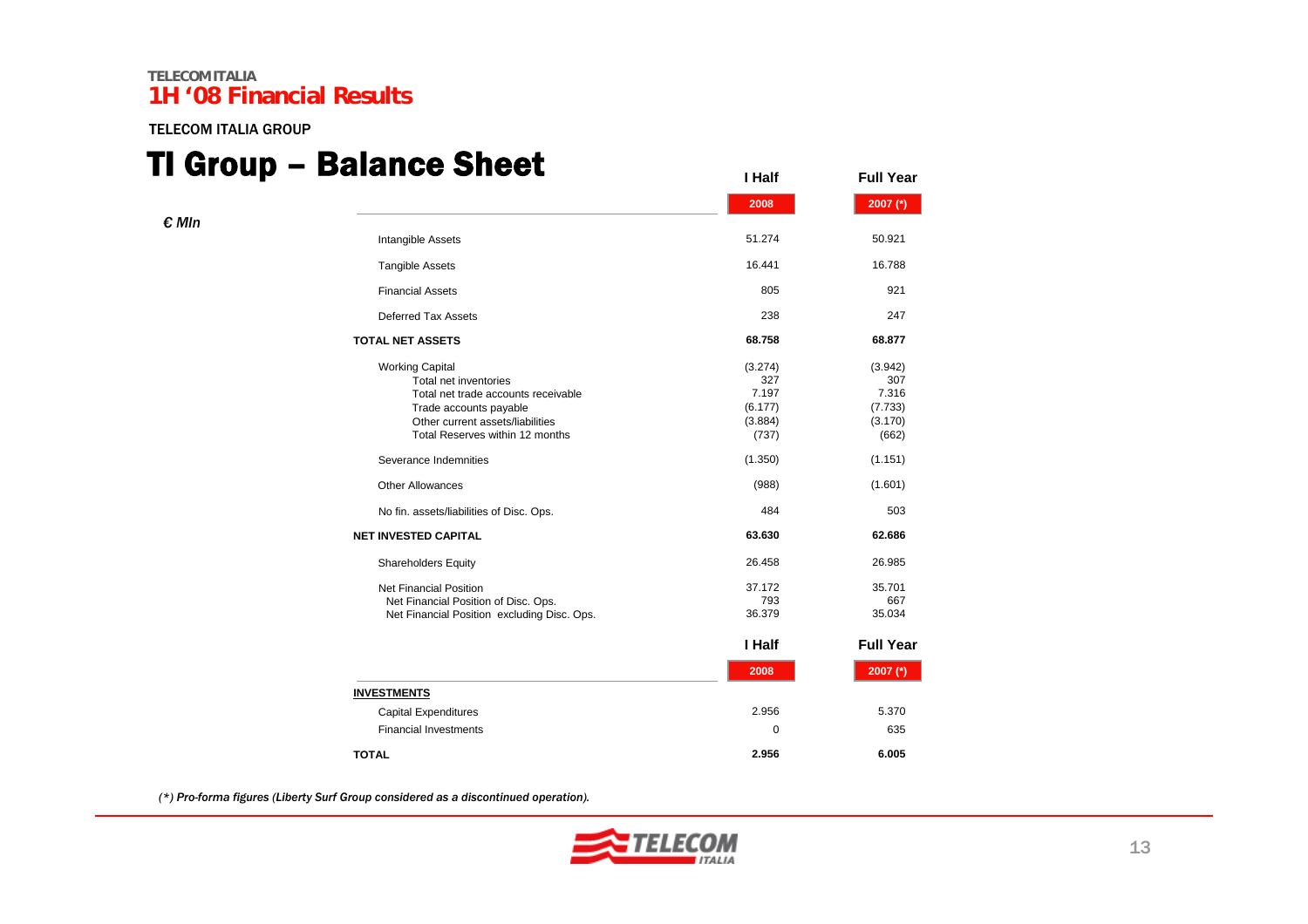#### TELECOM ITALIA GROUP

### TI Group – Main Results by BU (reported figures)

|                |                            |                | I Quarter   |                 |                          |             | <b>Il Quarter</b> |                 |          | I Half         |             |                |            |
|----------------|----------------------------|----------------|-------------|-----------------|--------------------------|-------------|-------------------|-----------------|----------|----------------|-------------|----------------|------------|
| $\epsilon$ Mln |                            | 2008           | $2007$ (*)  | $\triangle$ Abs | $\pmb{\Delta}$ %         | 2008        | 2007 $(*)$        | $\triangle$ Abs | Δ%       | 2008           | 2007 $(*)$  | $\Delta$ Abs   | $\Delta\%$ |
|                | <b>REVENUES</b>            |                |             |                 |                          |             |                   |                 |          |                |             |                |            |
|                | Domestic                   | 5.619          | 6.009       | $-390$          | (6, 5)                   | 5.801       | 6.173             | $-372$          | (6, 0)   | 11.420         | 12.182      | $-762$         | (6,3)      |
|                | of which Wireline Domestic | 3.746          | 3.989       | $-243$          | (6, 1)                   | 3.739       | 3.994             | $-255$          | (6, 4)   | 7.485          | 7.983       | $-498$         | (6,2)      |
|                | of which Tim Domestic      | 2.236          | 2.365       | $-129$          | (5, 5)                   | 2.433       | 2.551             | $-118$          | (4, 6)   | 4.669          | 4.916       | $-247$         | (5,0)      |
|                | European broadband         | 323            | 216         | 107             | 49,5                     | 319         | 296               | 23              | 7,8      | 642            | 512         | 130            | 25,4       |
|                | of which HanseNet          | 303            | 198         | 105             | 53,0                     | 298         | 278               | 20              | 7,2      | 601            | 476         | 125            | 26,3       |
|                | <b>Mobile Brasil</b>       | 1.224          | 1.100       | 124             | 11,3                     | 1.313       | 1.222             | 91              | 7,4      | 2.537          | 2.322       | 215            | 9,3        |
|                | Media                      | 74             | 58          | 16              | 27,6                     | 74          | 67                | $\overline{7}$  | 10,4     | 148            | 125         | 23             | 18,4       |
|                | Olivetti                   | 83             | 83          | $\mathbf 0$     | 0,0                      | 97          | 109               | $-12$           | (11,0)   | 180            | 192         | $-12$          | (6, 3)     |
|                | <b>Other Activities</b>    | 76             | 60          | 16              | 26,7                     | 22          | 49                | $-27$           | (55,1)   | 98             | 109         | $-11$          | (10,1)     |
|                | of which Bolivia           | 52             | 56          | $-4$            | (7, 1)                   | $\mathbf 0$ | 46                | $-46$           | (100, 0) | 52             | 102         | $-50$          | (49, 0)    |
|                | Elim.                      | $-101$         | $-51$       | $-50$           |                          | $-86$       | $-54$             | $-32$           |          | $-187$         | $-105$      | $-82$          |            |
|                | <b>TI Group</b>            | 7.298          | 7.475       | $-177$          | (2, 4)                   | 7.540       | 7.862             | $-322$          | (4,1)    | 14.838         | 15.337      | -499           | (3,3)      |
|                | <b>EBITDA</b>              |                |             |                 |                          |             |                   |                 |          |                |             |                |            |
|                | Domestic                   | 2.667          | 2.853       | $-186$          | (6, 5)                   | 2.264       | 2.766             | $-502$          | (18,1)   | 4.931          | 5.619       | $-688$         | (12,2)     |
|                | European broadband         | 61             | 54          | $\overline{7}$  | 13,0                     | 58          | 74                | $-16$           | (21, 6)  | 119            | 128         | -9             | (7,0)      |
|                | of which HanseNet          | 59             | 49          | 10              | 20,4                     | 56          | 69                | $-13$           | (18, 8)  | 115            | 118         | $-3$           | (2, 5)     |
|                | <b>Mobile Brasil</b>       | 242            | 269         | $-27$           | (10, 0)                  | 279         | 316               | $-37$           | (11,7)   | 521            | 585         | $-64$          | (10, 9)    |
|                | Media                      | $-21$          | $-11$       | $-10$           | (90, 9)                  | $-14$       | $-10$             | $-4$            | (40, 0)  | $-35$          | $-21$       | $-14$          | (66,7)     |
|                | Olivetti                   | $-7$           | $-10$       | 3               | 30,0                     | $-5$        | $-7$              | $\overline{2}$  | 28,6     | $-12$          | $-17$       | $\overline{5}$ | 29,4       |
|                | <b>Other Activities</b>    | 26             | 23          | 3               | 13,0                     | $-3$        | 18                | $-21$           |          | 23             | 41          | $-18$          | (43, 9)    |
|                | of which Bolivia           | 24             | 27          | $-3$            | (11,1)                   | $\Omega$    | 20                | $-20$           | (100, 0) | 24             | 47          | $-23$          | (48, 9)    |
|                | Elim.                      | $-2$           | $\mathsf 0$ | $-2$            |                          | $-10$       | $\mathbf 0$       | $-10$           |          | $-12$          | $\mathbf 0$ | $-12$          |            |
|                | <b>TI Group</b>            | 2.966          | 3.178       | $-212$          | (6,7)                    | 2.569       | 3.157             | $-588$          | (18, 6)  | 5.535          | 6.335       | -800           | (12, 6)    |
|                | <b>EBIT</b>                |                |             |                 |                          |             |                   |                 |          |                |             |                |            |
|                | Domestic                   | 1.566          | 1.790       | $-224$          | (12,5)                   | 1.113       | 1.666             | $-553$          | (33,2)   | 2.679          | 3.456       | $-777$         | (22, 5)    |
|                | European broadband         | 6              | 22          | $-16$           | (72,7)                   | $-4$        | 30                | $-34$           |          | $\overline{2}$ | 52          | $-50$          | (96, 2)    |
|                | of which HanseNet          | 10             | 21          | $-11$           | (52, 4)                  | $-1$        | 31                | $-32$           |          | 9              | 52          | $-43$          | (82,7)     |
|                | Mobile Brasil              | $-17$          | 16          | $-33$           | $\overline{\phantom{a}}$ | 15          | 53                | $-38$           | (71,7)   | $-2$           | 69          | $-71$          |            |
|                | Media                      | $-37$          | $-26$       | $-11$           | (42, 3)                  | $-32$       | $-26$             | $-6$            | (23,1)   | $-69$          | $-52$       | $-17$          | (32,7)     |
|                | Olivetti                   | -9             | $-14$       | 5               | 35,7                     | $-7$        | $-10$             | 3               | 30,0     | $-16$          | $-24$       | 8              | 33,3       |
|                | <b>Other Activities</b>    | 17             | 15          | $\overline{2}$  | 13,3                     | $-3$        | 10                | $-13$           |          | 14             | 25          | $-11$          | (44, 0)    |
|                | of which Bolivia           | 17             | 19          | $-2$            | (10, 5)                  | $\mathbf 0$ | 12                | $-12$           | (100, 0) | 17             | 31          | $-14$          | (45,2)     |
|                | Elim.                      | $\overline{2}$ | 14          | $-12$           |                          | $-2$        | 14                | $-16$           |          | $\Omega$       | 28          | $-28$          |            |
|                | <b>TI Group</b>            | 1.528          | 1.817       | $-289$          | (15, 9)                  | 1.080       | 1.737             | $-657$          | (37, 8)  | 2.608          | 3.554       | -946           | (26, 6)    |